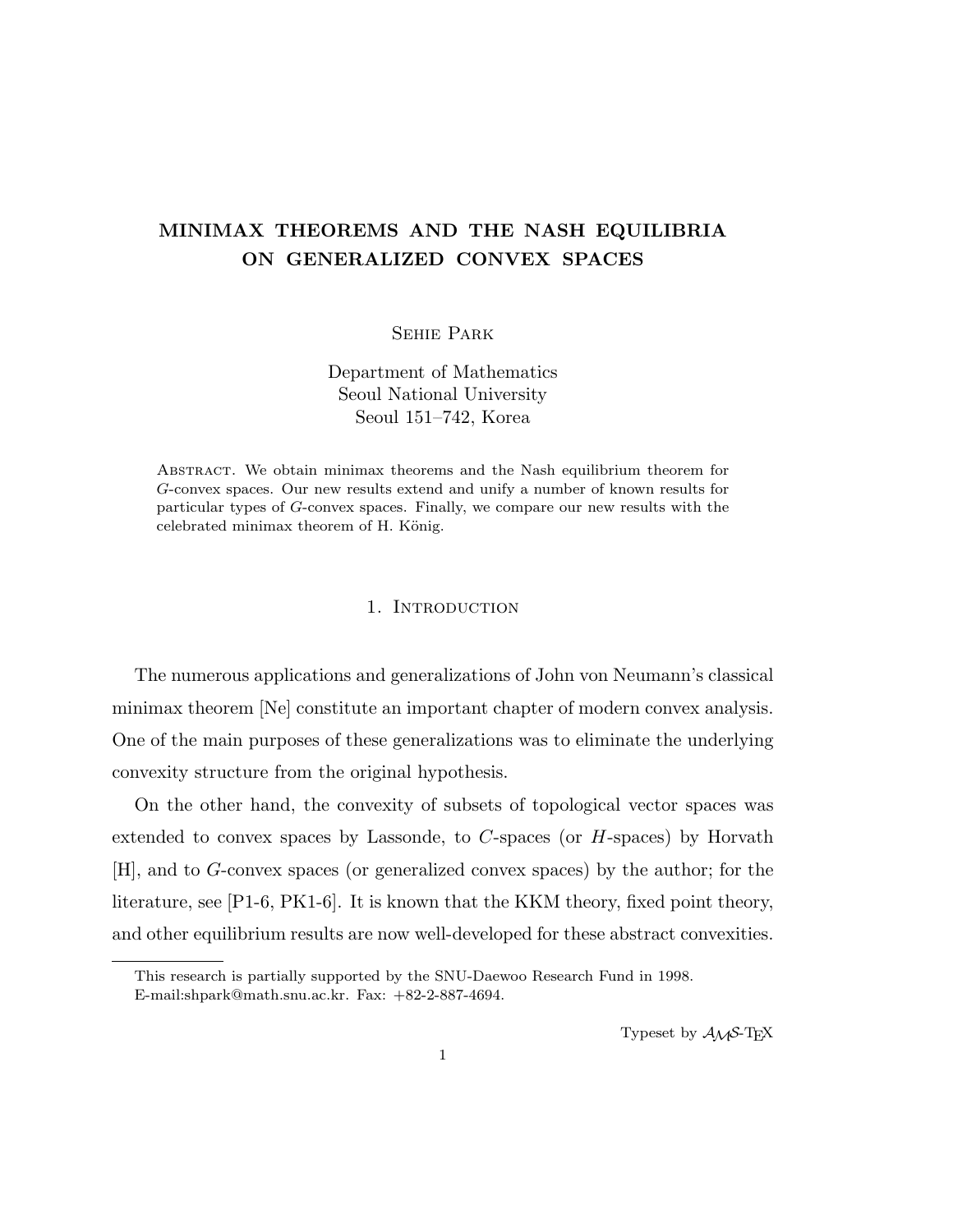In this paper, we obtain minimax theorems and the Nash equilibrium theorem for G-convex spaces. Our new results extend and unify a number of known results for particular types of G-convex spaces.

In Section 3, from a coincidence theorem, we deduce the von Neumann–Sion type minimax theorems for G-convex spaces. In Section 4, from a Fan–Browder type fixed point theorem, we deduce the Ky Fan intersection theorem, another minimax theorem, and the Nash equilibrium theorem for G-convex spaces. Finally, Section 5 deals with the comparison of our results with the celebrated minimax theorem due to H. König  $[K\ddot{o}1,2]$ .

### 2. Preliminaries

A generalized convex space or a G-convex space  $(X, D; \Gamma)$  consists of a topological space X, a nonempty subset D of X, and a multimap  $\Gamma : \langle D \rangle \to X$  such that for each  $A \in \langle D \rangle$  with the cardinality  $|A| = n + 1$ , there exists a continuous function  $\phi_A : \Delta_n \to \Gamma(A)$  such that  $J \in \langle A \rangle$  implies  $\phi_A(\Delta_J) \subset \Gamma(J)$ . Note that  $\phi_A|_{\Delta_J}$  can be regarded as  $\phi_J$ .

Here,  $\langle D \rangle$  denotes the set of all nonempty finite subsets of D,  $\Delta_n$  the standard n-simplex, and  $\Delta_J$  the face of  $\Delta_n$  corresponding to  $J \in \langle A \rangle$ . We may write  $\Gamma_A = \Gamma(A)$  for each  $A \in \langle D \rangle$ , and  $(X, \Gamma) = (X, X; \Gamma)$ . A subset C of X is said to be Γ-convex if for each  $A \in \langle D \rangle$ ,  $A \subset C$  implies  $\Gamma_A \subset C$ . For details on G-convex spaces, see [P1-6, PK1-6], where basic theory was extensively developed.

Major examples of other G-convex spaces than convex spaces or C-spaces are metric spaces with Michael's convex structure, Pasicki's S-contractible spaces, Horvath's pseudoconvex spaces, Komiya's convex spaces, Bielawski's simplicial convexities, Joo's pseudoconvex spaces, and topological semilattices with pathconnected intervals. For the literature, see [PK1-6].

Recently, we gave new examples of G-convex spaces and, simultaneously, showed that some abstract convexities of other authors are simple particular examples of our G-convexity; see [P6]. Such examples are L-spaces of Ben-El-Mechaiekh et al.,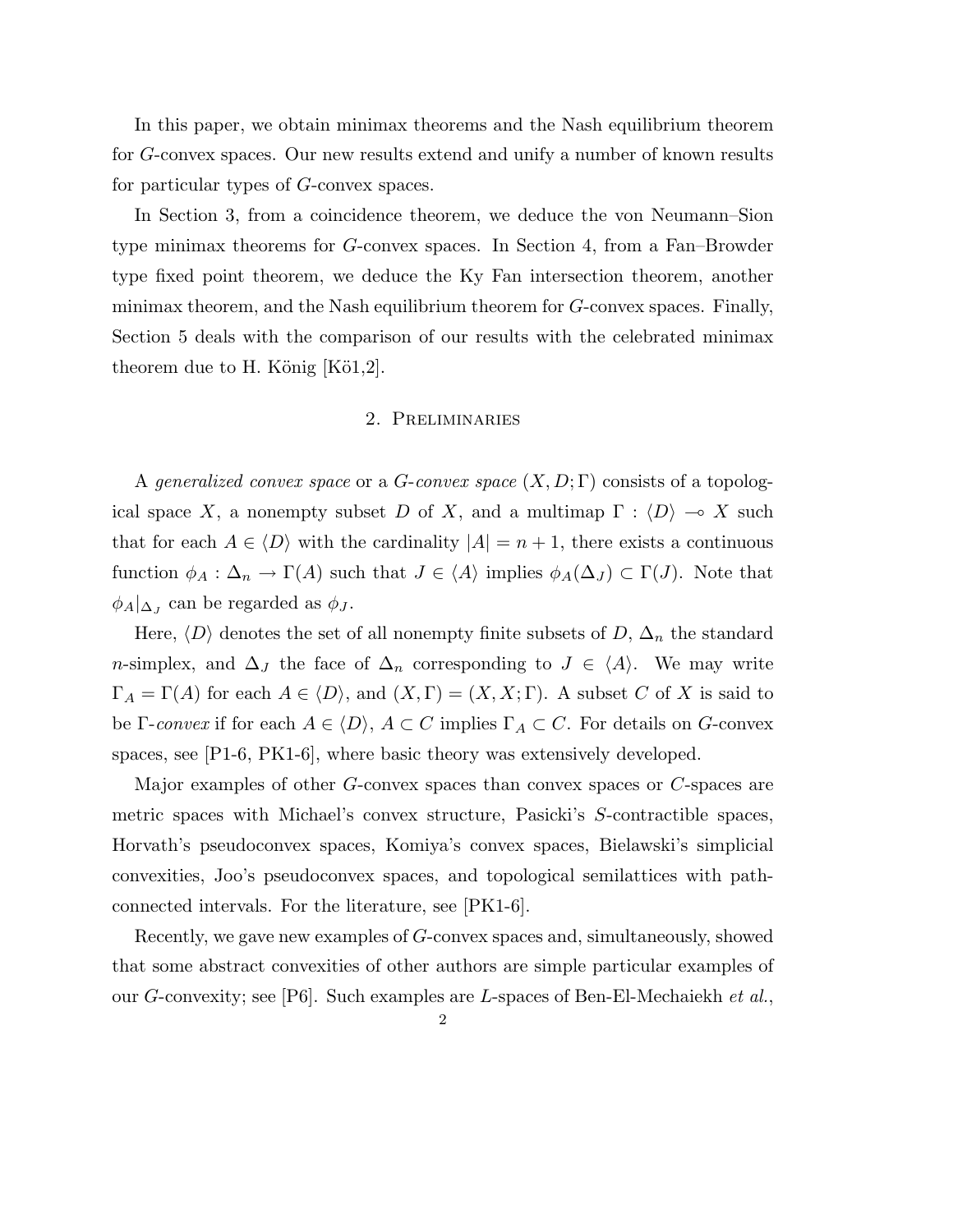continuous images of C-spaces, Verma's generalized H-spaces, Kulpa's simplicial structures,  $P_{1,1}$ -spaces of Forgo and Joó, generalized H-spaces of Stachó, and mcspaces of Llinares. Moreover, Ben-El-Mechaiekh et al. [BC] gave examples of G-convex spaces  $(X, \Gamma)$  as follows: B'-simplicial convexity, hyperconvex metric spaces due to Aronszajn and Panitchpakdi, and Takahashi's convexity in metric spaces.

A nonempty topological space is *acyclic* if all of its reduced Cech homology groups over rationals vanish. For topological spaces X and Y, a multimap  $T$ :  $X \rightarrow Y$  is called an *acyclic map* if it is upper semicontinuous (u.s.c.) with compact acyclic values.

A polytope is a convex hull of a finite subset in a topological vector space.

Given a class X of maps,  $X(X, Y)$  denotes the set of maps  $F: X \rightarrow Y$  belonging to  $\mathbb{X}$ , and  $\mathbb{X}_c$  the set of finite compositions of maps in  $\mathbb{X}$ .

A class  $\mathfrak A$  of maps is one satisfying the following properties:

(1)  $\mathfrak A$  contains the class  $\mathbb C$  of (single-valued) continuous functions;

- (2) each  $F \in \mathfrak{A}_c$  is u.s.c. and compact-valued; and
- (3) for any polytope P, each  $F \in \mathfrak{A}_{c}(P, P)$  has a fixed point.

Examples of  $\mathfrak A$  are  $\mathbb C$ , the Kakutani maps  $\mathbb K$  (with convex values and codomains are convex spaces), the Aronszajn maps M (with  $R_{\delta}$  values), the acyclic maps  $V$  (with acyclic values), the Powers maps  $V_c$ , the O'Neill maps N (continuous with values consisting of one or m acyclic components, where m is fixed), the approachable maps A in uniform spaces, admissible maps in the sense of G´orniewicz, permissible maps of Dzedzej, and many others.

We introduce one more classes:

 $F \in \mathfrak{A}_{c}^{\kappa}(X,Y) \iff \text{for any compact subset } K \text{ of } X, \text{ there is a } \Gamma \in \mathfrak{A}_{c}(K,Y)$ such that  $\Gamma(x) \subset F(x)$  for each  $x \in K$ .

Note that  $\mathfrak{A} \subset \mathfrak{A}_c \subset \mathfrak{A}_c^{\kappa}$ . Any subclass of  $\mathfrak{A}_c^{\kappa}$  will be called *admissible*. For details, see [PK1,2].

Recall that an extended real function  $f: X \to \overline{\mathbf{R}}$  on a topological space X is lower [resp. upper] semicontinuous (l.s.c.) [resp. (u.s.c.)] if  $\{x \in X : f(x) > r\}$ [resp.  $\{x \in X : f(x) < r\}$ ] is open for each  $r \in \overline{\mathbf{R}}$ .

We begin with the following particular form of a coincidence theorem of Park and Kim [PK2,3, Theorem 1]: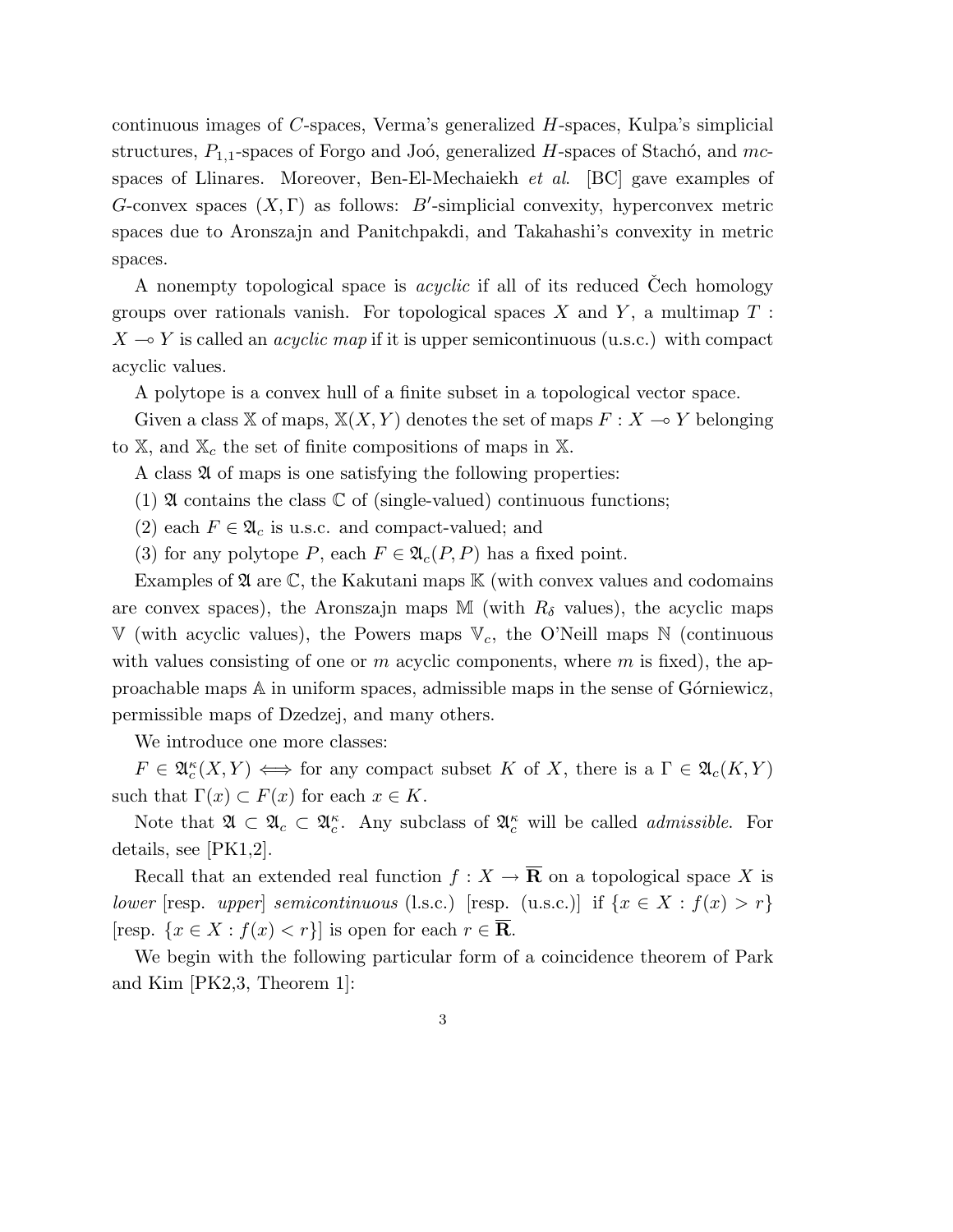**Theorem 0.** Let  $(X, \Gamma)$  be a G-convex space, Y a Hausdorff space, and  $F, G$ :  $X \rightarrow Y$  maps satisfying

- (0.1)  $F \in \mathfrak{A}_c^{\kappa}(X,Y)$  is compact;
- (0.2) for each  $y \in F(X)$ ,  $G^-(y)$  is  $\Gamma$ -convex; and
- $(0.3)$   $F(X) \subset$ Ĭ.  $\{\text{Int }G(x): x \in X\}.$

Then F and G have a coincidence point  $x_0 \in X$ ; that is,  $F(x_0) \cap G(x_0) \neq \emptyset$ .

The following continuous selection theorem is due to the author [P4]:

**Lemma 1.** Let Y be a Hausdorff space,  $(X, \Gamma)$  a G-convex space, and  $T: Y \to X$ a map satisfying

- (1)  $T(y)$  is Γ-convex for each  $y \in Y$ ; and
- $(2) Y =$ S  $\{\ln t \, T^{-}(x) : x \in X\}.$

Then  $T \in \mathbb{C}^{\kappa}(Y,X) \subset \mathfrak{A}_{c}^{\kappa}(Y,X)$ . More precisely, for any nonempty compact subset K of Y,  $T|_K$  has a continuous selection  $f: K \to X$ ; that is,  $f(y) \in T(y)$  for all  $y \in K$ , such that  $f(K) \subset \Gamma_A$  for some  $A \in \langle X \rangle$ .

# 3. Minimax Theorems

In this section, we obtain the von Neumann–Sion type minimax theorems for G-convex spaces.

The following is basic:

**Theorem 1.** Let  $(X, \Gamma)$  and  $(Y, \Gamma')$  be G-convex spaces with Y Hausdorff and  $F, G: X \longrightarrow Y$  maps such that

- (1.1) F is compact,  $F(x)$  is  $\Gamma'$ -convex for each  $x \in X$ , and  $X =$ S  $\{\text{Int } F^-(y):$  $y \in Y$ ; and
- (1.2)  $G^-(y)$  is Γ-convex for each  $y \in F(X)$  and  $\overline{F(X)} \subset \bigcup$  $\{\text{Int }G(x): x \in X\}.$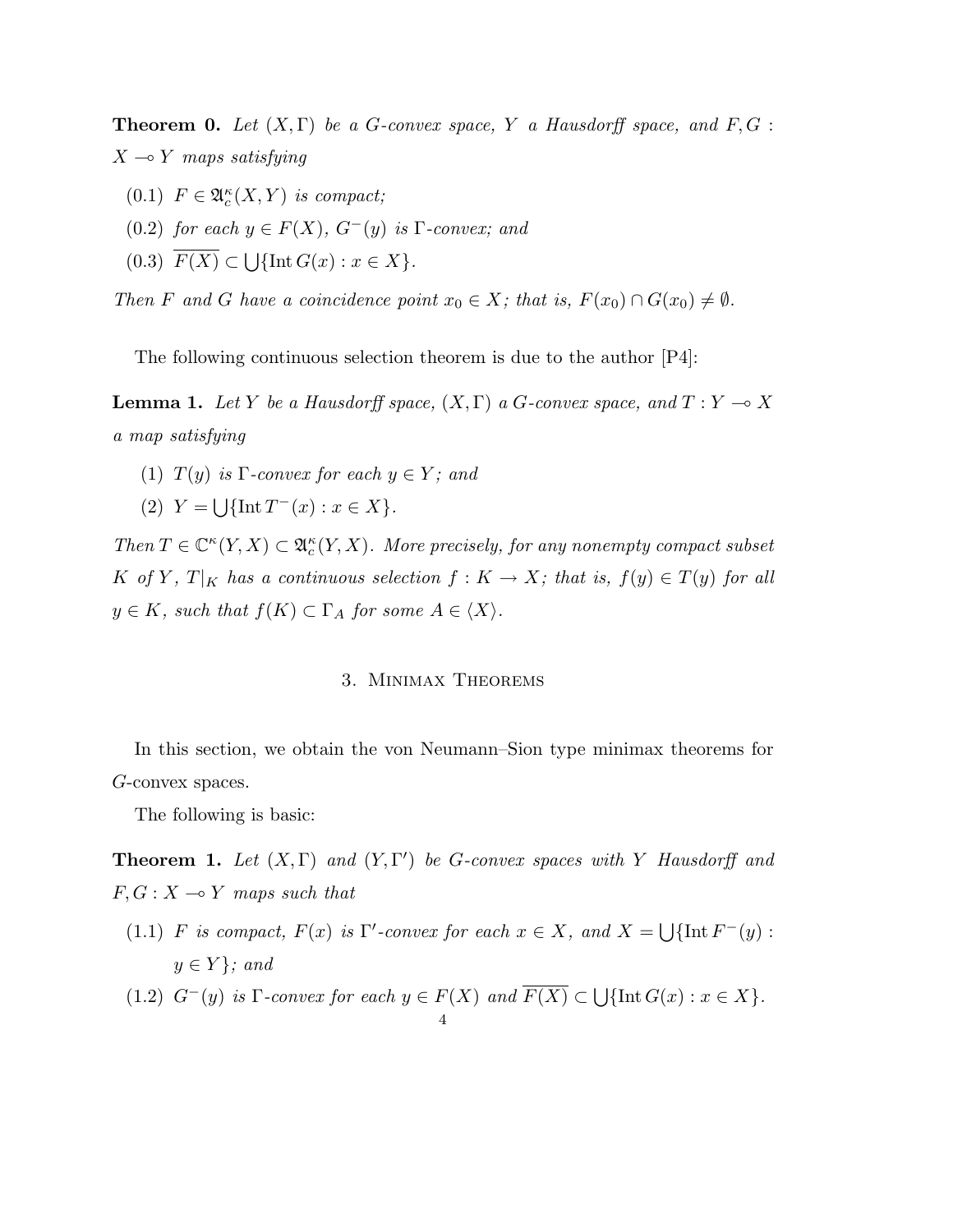Then F and G have a coincidence point.

*Proof.* By Lemma 1, (1.1) implies that  $F \in \mathfrak{A}_{c}^{\kappa}(X, Y)$  and F is compact. Moreover, (1.2) implies that conditions (0.2) and (0.3) are satisfied. Therefore, by Theorem  $0, F$  and G have a coincidence point.

From Theorem 1, we deduce the following von Neumann–Sion type minimax theorem for G-convex spaces:

**Theorem 2.** Let  $(X, \Gamma)$  and  $(Y, \Gamma')$  be G-convex spaces, Y Hausdorff compact,  $f: X \times Y \to \overline{\mathbf{R}}$  an extended real function, and  $\mu := \sup_{x \in X} \inf_{y \in Y} f(x, y)$ . Suppose that

- (2.1)  $f(x, \cdot)$  is l.s.c. on Y and  $\{y \in Y : f(x, y) < r\}$  is  $\Gamma'$ -convex for each  $x \in X$ and  $r > \mu$ ; and
- (2.2)  $f(\cdot, y)$  is u.s.c. on X and  $\{x \in X : f(x, y) > r\}$  is  $\Gamma$ -convex for each  $y \in Y$ and  $r > \mu$ .

Then

$$
\sup_{x \in X} \min_{y \in Y} f(x, y) = \min_{y \in Y} \sup_{x \in X} f(x, y).
$$

*Proof.* Since  $f(x, \cdot)$  is l.s.c. on the compact space Y,  $p(x) := \min_{y \in Y} f(x, y)$ exists for each  $x \in X$ . Since  $q(y) := \sup_{x \in X} f(x, y)$  is l.s.c. for each  $y \in Y$ ,  $q(y_0) = \min_{y \in Y} q(y)$  exists. Note that

$$
p(x) = \min_{y \in Y} f(x, y) \le f(x, y) \le \sup_{x \in X} f(x, y) = q(y)
$$

for all  $x \in X$  and  $y \in Y$ . Therefore, we have

$$
\sup_{x \in X} p(x) \le \min_{y \in Y} q(y).
$$

Suppose that the equality does not hold. Then there exists an  $r > \mu$  such that

$$
\mu = \sup_{x \in X} p(x) < r < \min_{y \in Y} q(y).
$$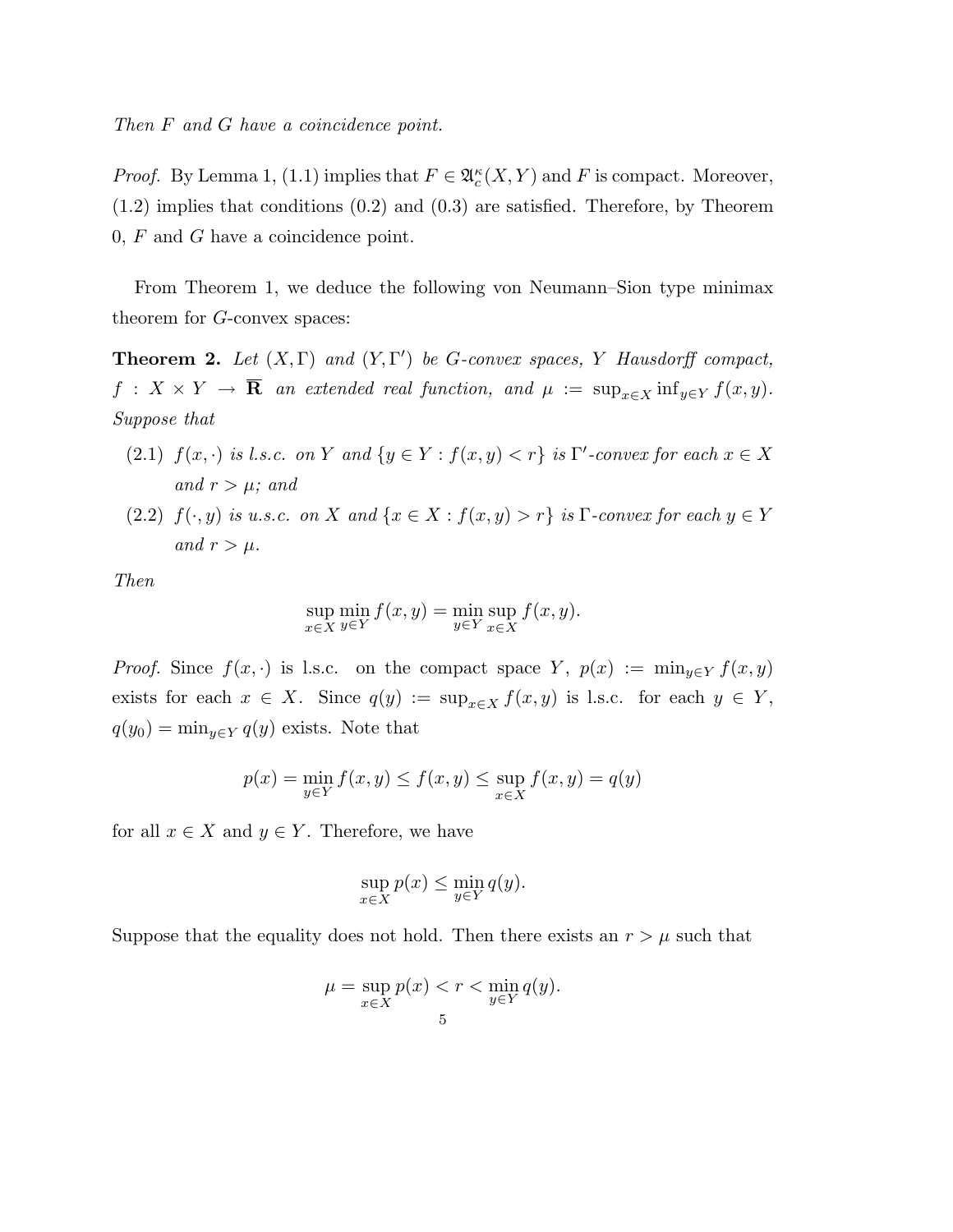We define multimaps  $F, G: X \longrightarrow Y$  by

$$
F(x) = \{ y \in Y : f(x, y) < r \} \text{ and } G(x) = \{ y \in Y : f(x, y) > r \}
$$

for  $x \in X$ . Then  $F(x)$  is nonempty and  $\Gamma'$ -convex by  $(2.1)$ , and  $G(x)$  is open since  $f(x, \cdot)$  is l.s.c. Moreover,

$$
F^{-}(y) = \{ x \in X : f(x, y) < r \} \text{ and } G^{-}(y) = \{ x \in X : f(x, y) > r \}
$$

for  $y \in Y$ . Then  $F^-(y)$  is open since  $f(\cdot, y)$  is u.s.c. by (2.2), and  $G^-(y)$  is nonempty and Γ-convex. Now, by applying Theorem 1, there exist an  $x_0 \in X$  and a  $y_0 \in Y$  such that  $y_0 \in F(x_0) \cap G(x_0) \neq \emptyset$ . This leads a contradiction

$$
f(x_0, y_0) < r < f(x_0, y_0).
$$

This completes our proof.

**Corollary.** Under the hypothesis of Theorem 2, further if  $X$  is compact, then f has a saddle point  $(x_0, y_0) \in X \times Y$  such that

$$
\max_{x \in X} f(x, y_0) = f(x_0, y_0) = \min_{y \in Y} f(x_0, y).
$$

*Proof.* Since  $f(x, \cdot)$  and  $f(\cdot, y)$  are l.s.c. and u.s.c., resp.,  $p(x) := \min_{y \in Y} f(x, y)$ and  $q(y) := \max_{x \in X} f(x, y)$  exist for each  $x \in X$  and  $y \in Y$ . Since p is u.s.c. on X and q is l.s.c. on Y, we have  $\max_{x \in X} p(x) = p(x_0)$  and  $\min_{y \in Y} q(y) = q(y_0)$ for some  $x_0 \in X$  and  $y_0 \in Y$ . Then  $(x_0, y_0)$  is a saddle point by Theorem 2. This completes our proof.

Particular Forms. We list historically well-known particular forms of Theorem 2 and Corollary in chronological order:

1. von Neumann [Ne], Kakutani [K]: X and Y are compact convex subsets of Euclidean spaces and  $f$  is continuous.

2. Nikaidô [Ni]: Euclidean spaces in the above are replaced by Hausdorff topological vector spaces, and  $f$  is continuous in each variable.

3. Sion [S]: X and Y are convex spaces in Theorem 2 and Corollary.

4. Komiya [K, Theorem 3]: X and Y are compact convex spaces in the sense of Komiya.

5. Bielawski [Bi, Theorem  $(4.13)$ ]: X and Y are compact spaces having certain simplicial convexities.

6. Horvath [H, Prop. 5.2]:  $X$  and  $Y$  are  $C$ -spaces with  $Y$  compact.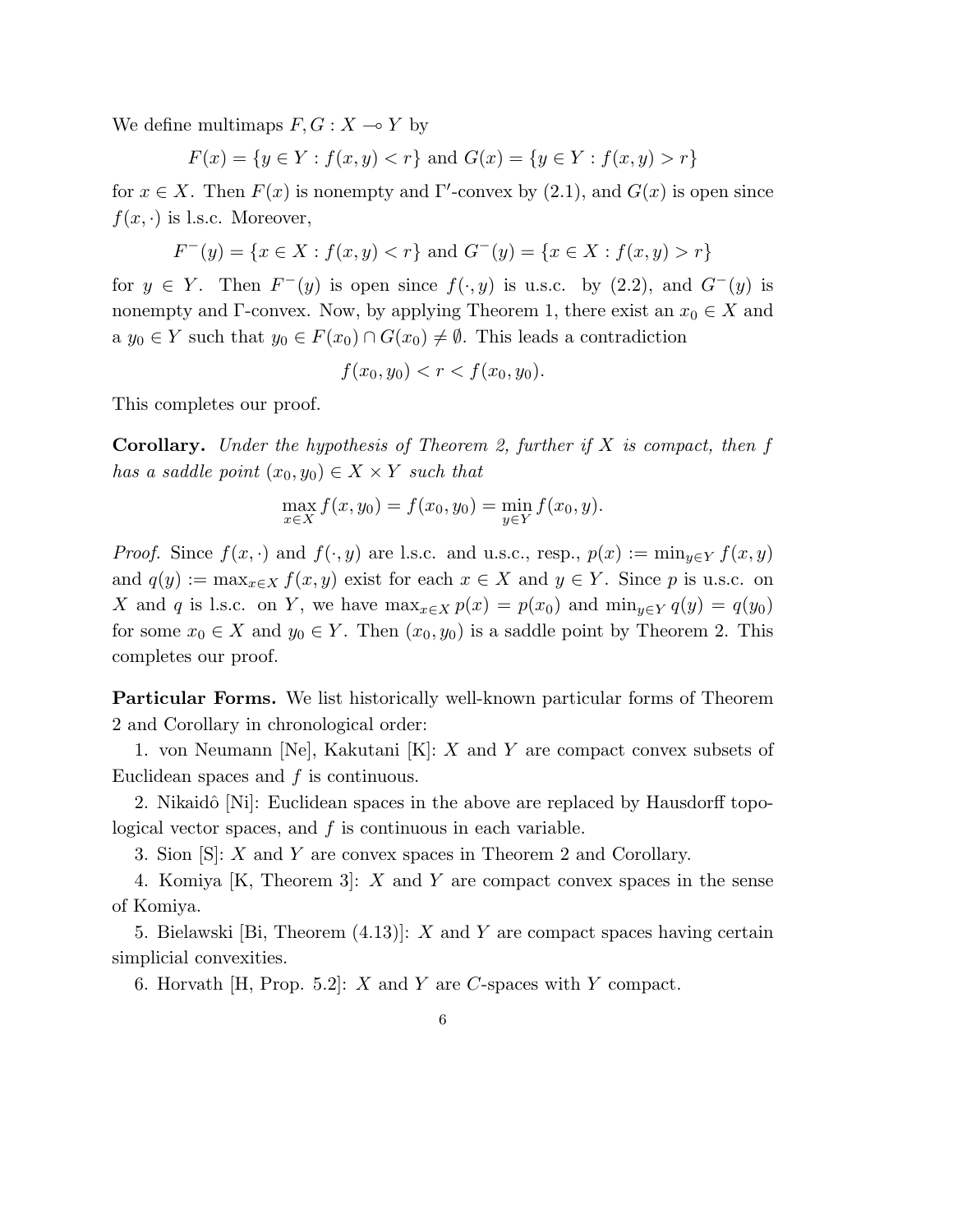Remark. In 4 and 6 above, Hausdorffness of Y is assumed since they used the partition of unity argument. However, 3 and 5 were based on the corresponding KKM theorems which need not the Hausdorffness of  $Y$ ; see Theorem 5 below.

From Theorem 0 for the subclass  $\mathbb{V}$  of  $\mathfrak{A}_{c}^{\kappa}$ , we have another minimax theorem:

**Theorem 3.** Let  $(X, \Gamma)$  and  $(Y, \Gamma')$  be G-convex spaces, Y Hausdorff compact,  $f: X \times Y \to \overline{\mathbf{R}}$  a l.s.c. function, and  $\mu := \sup_{x \in X} \inf_{y \in X} f(x, y)$ . Suppose that (3.1) for each  $r > \mu$  and  $y \in Y$ ,  $\{x \in X : f(x, y) > r\}$  is  $\Gamma$ -convex; and (3.2) for each  $r > \mu$  and  $x \in X$ ,  $\{y \in X : f(x, y) \le r\}$  is acyclic.

Then

$$
\sup_{x \in X} \min_{y \in Y} f(x, y) = \min_{y \in Y} \sup_{x \in X} f(x, y).
$$

Proof. As in the proof of Theorem 2, we have

$$
\sup_{x \in X} \min_{y \in Y} f(x, y) \le \min_{y \in Y} \sup_{x \in X} f(x, y).
$$

Suppose that the equality does not hold. Then there exists an  $r > \mu$  such that

$$
\mu = \sup_{x \in X} \min_{y \in Y} f(x, y) < r < \min_{y \in Y} \sup_{x \in X} f(x, y).
$$

We define multimaps  $F, G: X \longrightarrow Y$  by

$$
F(x) = \{ y \in Y : f(x, y) \le r \} \text{ and } G(x) = \{ y \in Y : f(x, y) > r \}
$$

for  $x \in X$ . Then  $F(x)$  is nonempty and closed since  $f(x, \cdot)$  is l.s.c. for each  $x \in X$ . On the other hand,  $G(x)$  is open since  $f(x, \cdot)$  is l.s.c. Moreover, for each  $y \in Y$ ,

$$
G^{-}(y) = \{ x \in X : f(x, y) > r \}
$$

is nonempty and  $\Gamma$ -convex by  $(3.1)$ . Therefore, conditions  $(0.2)$  and  $(0.3)$  are satisfied.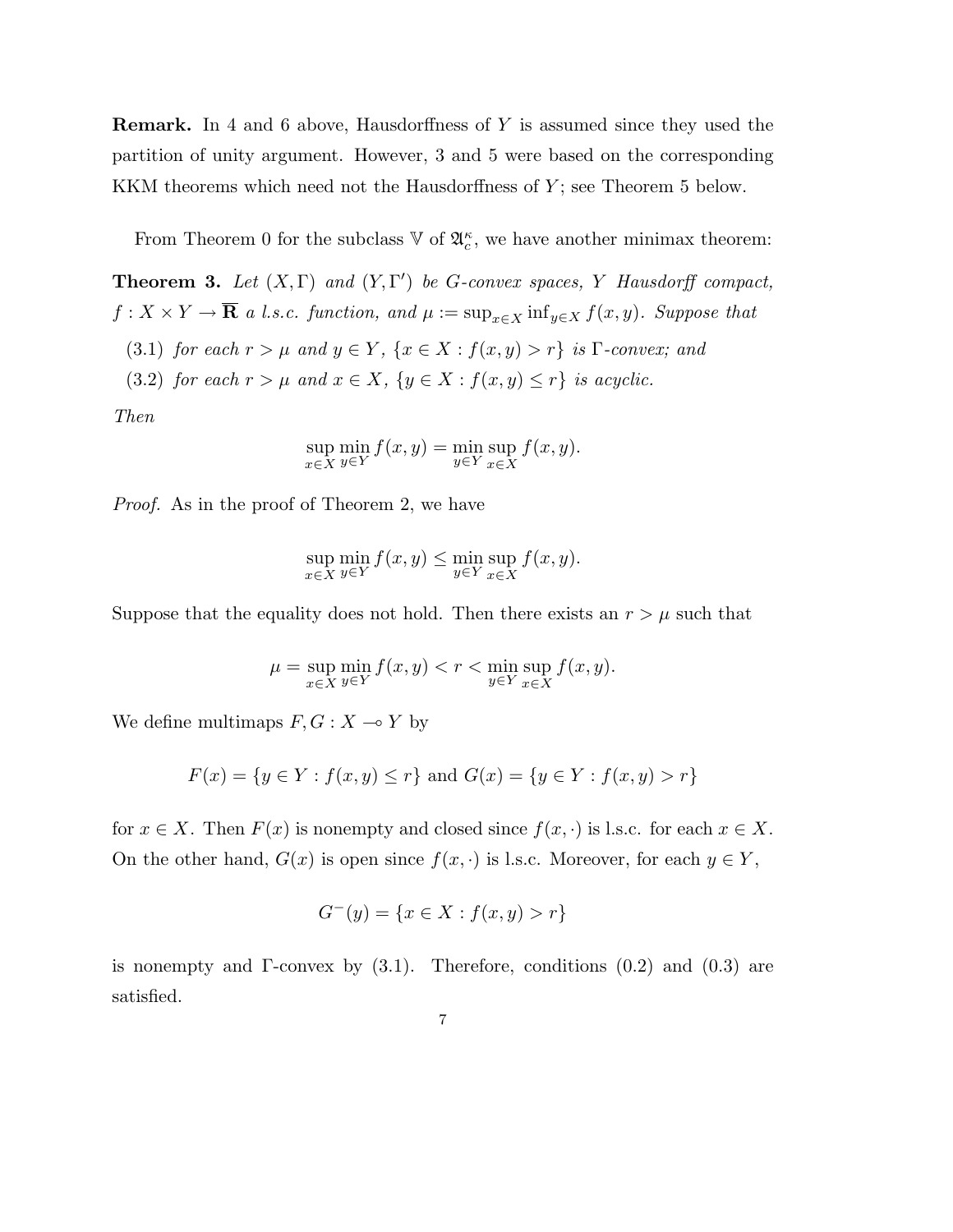Consider the graph of F

$$
\operatorname{Gr}(F) = \{(x, y) \in X \times Y : f(x, y) \le r\}.
$$

Since f is l.s.c.,  $Gr(F)$  is closed in  $X \times Y$ . Since Y is compact, F is u.s.c. Note that each  $F(x)$  is closed and acyclic by (3.2). Hence F is an acyclic map.

Therefore, by Theorem 0 for  $\mathbb{V}$  instead of  $\mathfrak{A}_{c}^{\kappa}$ , there exists an  $x_0 \in X$  such that  $F(x_0) \cap G(x_0) \neq \emptyset$ . This leads a contradiction as in the proof of Theorem 2.

**Particular Forms.** 1. von Neumann [Ne], Kakutani [K]:  $X$  and  $Y$  are compact convex subsets of Euclidean spaces,  $f$  is continuous, and  $\Gamma$ -convexity and acyclicity are replaced by convexity.

2. Nikaidô [Ni]: Euclidean spaces were replaced by Hausdorff topological vector spaces in the above.

#### 4. The Nash Equilibrium Theorem

In this section, from a Fan-Browder type fixed point result for G-convex spaces, we deduce the Ky Fan intersection theorem, another minimax theorem, and the Nash equilibrium theorem for G-convex spaces.

The following is known:

**Lemma 2.** Let  $(X, \Gamma)$  be a compact G-convex space and  $T : X \longrightarrow X$  a map such that

(1)  $T(x)$  is nonempty and  $\Gamma$ -convex for each  $x \in X$ ; and

(2)  $T^-(y)$  is open for each  $y \in X$ .

Then T has a fixed point.

It is known that if  $F$  is a single-valued map, then Theorem 0 holds without assuming the Hausdorffness of  $Y$ ; see [PK2,3, P5]. Hence, Lemma 2 follows from Theorem 0 for the case  $X = Y$  and  $F = 1_X$ , the identity map.

Lemma 2 is also equivalent to the corresponding KKM type theorem for which Hausdorffness of the space is known to be redundant.

Given a cartesian product  $X = \prod_{i=1}^n X_i$  of sets, let  $X^i = \prod_{j \neq i} X_j$  and  $\pi_i : X \to Y$  $X_i, \pi^i: X \to X^i$  be the projections; we write  $\pi_i(x) = x_i$  and  $\pi^i(x) = x^i$ . Given  $x, y \in X$ , we let

$$
(y_i, x^i) = (x_1, \dots, x_{i-1}, y_i, x_{i+1}, \dots, x_n).
$$

From Lemma 2, we have the following Ky Fan type intersection theorem: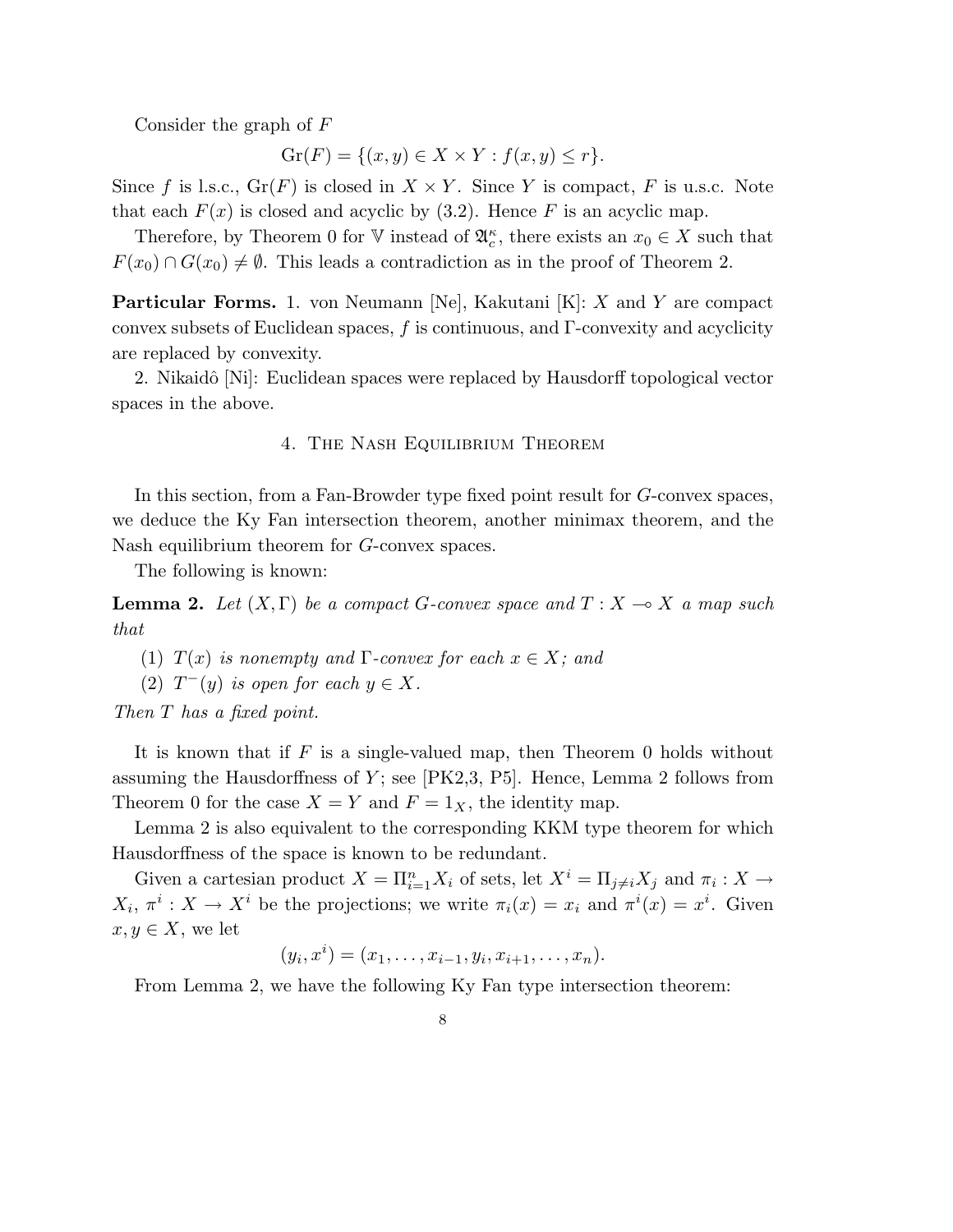**Theorem 4.** Let  $X = \prod_{i=1}^n X_i$ ,  $(X, \Gamma)$  be a compact G-convex space, and  $A_1$ ,  $A_2, \ldots, A_n$  be n subsets of X such that

- (4.1) for each  $x \in X$  and each  $i = 1, \ldots, n$ , the set  $A_i(x) = \{y \in X : (y_i, x^i) \in X\}$  $A_i$ } is  $\Gamma$ -convex and nonempty; and
- (4.2) for each  $y \in X$  and each  $i = 1, \ldots, n$ , the set  $A_i(y) = \{x \in X : (y_i, x^i) \in X\}$  $A_i$  is open.

Then  $\bigcap_{i=1}^n A_i \neq \emptyset$ .

*Proof.* Define a map  $T : X \to X$  by  $T(x) = \bigcap_{i=1}^{n} A_i(x)$  for  $x \in X$ . Then each  $T(x)$  is Γ-convex being an intersection of Γ-convex sets by (4.1). For each  $x \in X$ and each *i*, there exists a  $y^{(i)} \in A_i(x)$  by (4.1), or  $(y_i^{(i)})$  $i^{(i)}$ ,  $x^{i}$ )  $\in$   $A_{i}$ . Hence, we have  $(y_1^{(1)}$  $\binom{1}{1}, \ldots, y_n^{(n)}\} \in \bigcap_{i=1}^n$  $\sum_{i=1}^{n} A_i(x)$ . This shows  $T(x) \neq \emptyset$ . Moreover,  $T^{-}(y) =$  $\mathsf{C}^n$  $i=1 \n A_i(y)$  is open for each  $y \in X$  by (4.2). Now, the conclusion follows from Lemma 2.

**Remarks.** 1. If each  $X_i$  is a compact G-convex space, so is X.

2. In view of Theorem 0, condition (4.2) can be replaced by the following:  $(4.2)'$   $X = \bigcup_{y \in X} \text{Int}(\bigcap_{i=1}^{n} A_i(y)).$ 

3. For  $n = 2$ , Theorem 4 can be comparable to Theorem 1.

**Particular Forms.** 1. Ky Fan [F1, Theorem 2]:  $X_i$  are compact convex subsets of topological vector spaces in Theorem 4.

2. Bielawski [B, Proposition (4.12) and Theorem (4.15)]: Theorem 4 for X having a finitely local convexity, which is a particular type of his simplicial convexity.

3. Kirk, Sims, and Yuan [KSY, Theorem 5.2]: Theorem 4 for hyperconvex metric spaces, which are of extremely particular type of G-convex spaces.

From Theorem 4 for  $n = 2$ , we can deduce the following improved version of Corollary to Theorem 2: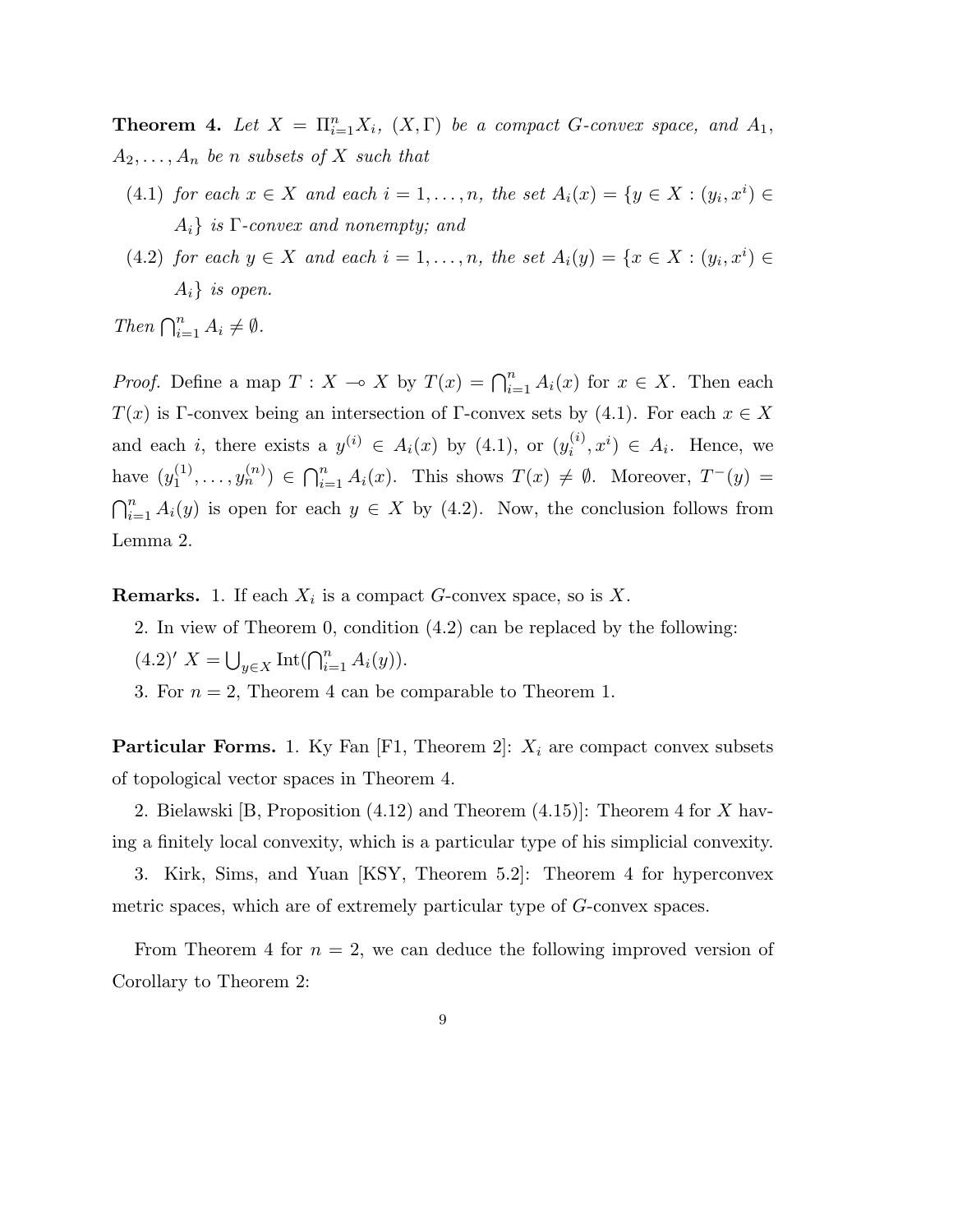**Theorem 5.** Let  $(X, \Gamma)$  and  $(Y, \Gamma')$  be compact G-convex spaces and  $f : X \times Y \rightarrow Y$  $\overline{\mathbf{R}}$  a function satisfying conditions (2.1) and (2.2). Then

- (i) f has a saddle point  $(x_0, y_0) \in X \times Y$ ; and
- (ii) we have

$$
\max_{x \in X} \min_{y \in Y} f(x, y) = \min_{y \in Y} \max_{x \in X} f(x, y).
$$

Proof. Just follow the proofs of Theorem 2 and its Corollary using Theorem 4 for the case  $n = 2$  instead of Theorem 1.

Particular Forms. All of the examples given for Theorem 2 and Corollary follow from Theorem 5. Especially, Sion [S, Theorem 3.4] is a particular form of Theorem 5, and [S, Corollary 3.5] is a non-Hausdorff version of Theorem 2 and can be obtained from Theorem 5 by following his own method.

From Theorem 4, we also deduce the following Nash equilibrium theorem for G-convex spaces:

**Theorem 6.** Let  $X = \prod_{i=1}^n X_i$ ,  $(X, \Gamma)$  be a compact G-convex space, and  $f_1, \ldots,$  $f_n: X \to \mathbf{R}$  continuous functions such that

(3) for each  $x \in X$ , each  $i = 1, \ldots, n$ , and each  $r \in \mathbf{R}$ , the set  $\{(y_i, x^i) \in X$ :  $f_i(y_i, x^i) > r$ } is  $\Gamma$ -convex.

Then there exists a point  $x \in X$  such that

$$
f_i(x) = \max_{y_i \in X_i} f_i(y_i, x^i) \quad \text{for} \quad i = 1, \dots, n.
$$

*Proof.* Let  $\varepsilon > 0$  and, for each i, let

$$
A_i^{\varepsilon} = \{ x \in X : f_i(x) > \max_{y_i \in X_i} f_i(y_i, x^i) - \varepsilon \}.
$$

Then the sets  $A_1^{\varepsilon}, \ldots, A_n^{\varepsilon}$  satisfy conditions (4.1) and (4.2) of Theorem 4, and hence  $\bigcap_{i=1}^n A_i^{\varepsilon} \neq \emptyset$ . Then  $H_{\varepsilon} = \bigcap_{i=1}^n \overline{A_i^{\varepsilon}}$  is a nonempty compact set. Since  $H_{\varepsilon_1} \subset H_{\varepsilon_2}$ for  $\varepsilon_1 < \varepsilon_2$ , we have  $\bigcap_{\varepsilon>0} H_{\varepsilon} \neq \emptyset$ . Then  $x \in$  $\overline{a}$  $\epsilon_{\geq 0}$  H<sub> $\epsilon$ </sub> satisfies the conclusion.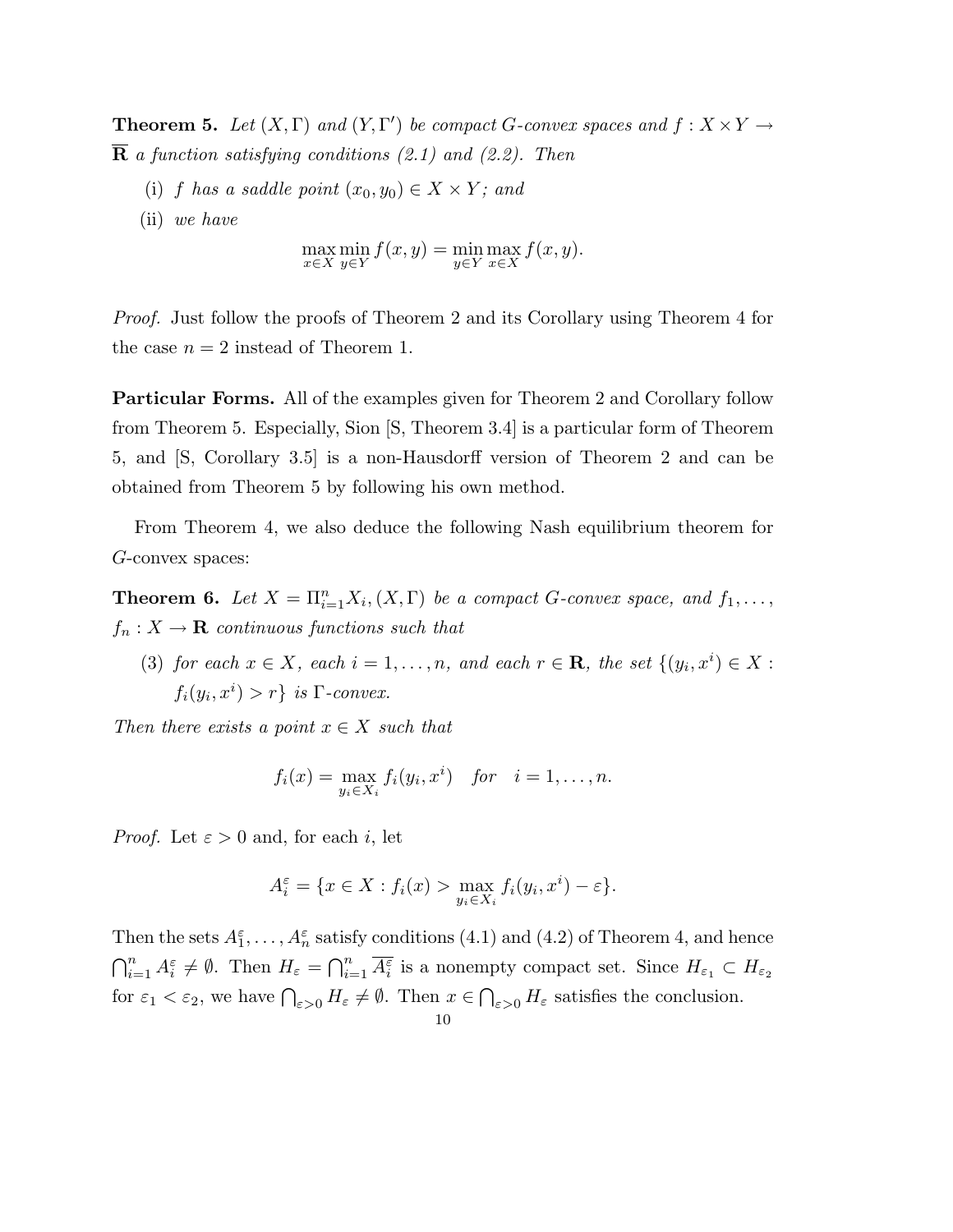**Particular Forms.** 1. Nash [N]: Each  $X_i$  is a compact convex subset of a Euclidean space in Theorem 6.

2. Fan  $[F2,$  Theorem 4:  $X_i$  are compact convex subsets of real Hausdorff topological vector spaces in Theorem 6.

3. Bielawski [B, Theorem (4.16)]: Theorem 6 for X having a finitely local convexity.

4. Kirk, Sims, and Yuan [KSY, Theorem 5.3]: Theorem 6 for hyperconvex metric spaces.

# 5. COMPARISONS WITH THE KÖNIG MINIMAX THEOREM

In 1992, H, König obtained a general minimax theorem based on connectedness, which is regarded the best result in this area. Therefore, it is quite natural to compare our results with his theorem which is obtained by quite different approach from ours. Now we follow H. König  $[K\ddot{o}1,2]$ :

Minimax theorems consider functions  $f: X \times Y \to \overline{\mathbf{R}}$  on the product of topological spaces  $X$  and  $Y$ , and the formations

$$
f_* := \sup_{x \in X} \inf_{y \in Y} f(x, y) \le \inf_{y \in Y} \sup_{x \in X} f(x, y) =: f^*.
$$

The assertions are that the minimax relation  $f_* = f^*$  holds true under the respective assumptions.

Let us define f to fulfill the [finite] condition  $X(\ge)$  iff

$$
X(H, \lambda, \geq) := \bigcap_{y \in H} [f(\cdot, y) \geq \lambda] := \{ x \in X : f(x, y) \geq \lambda^{\forall} y \in H \} \subset X
$$

is connected for all nonvoid [finite]  $H \subset Y$  and for all real  $\lambda > f_*$ , and the obvious variant  $X(>)$ .

Likewise we define f to fulfill the [finite] condition  $Y(\le)$  iff

$$
Y(H, \lambda, \leq) := \bigcap_{x \in H} [f(x), \cdot) \leq \lambda] := \{ y \in Y : f(x, y) \leq \lambda^{\forall} x \in H \} \subset X
$$

is connected for all nonvoid [finite] subsets  $H \subset X$  and all real  $\lambda > f_*$ , and the obvious variant  $Y(\langle \rangle)$ .

The main result of H. König  $[K\ddot{o}1]$  is as follows; see  $[K\ddot{o}2]$ :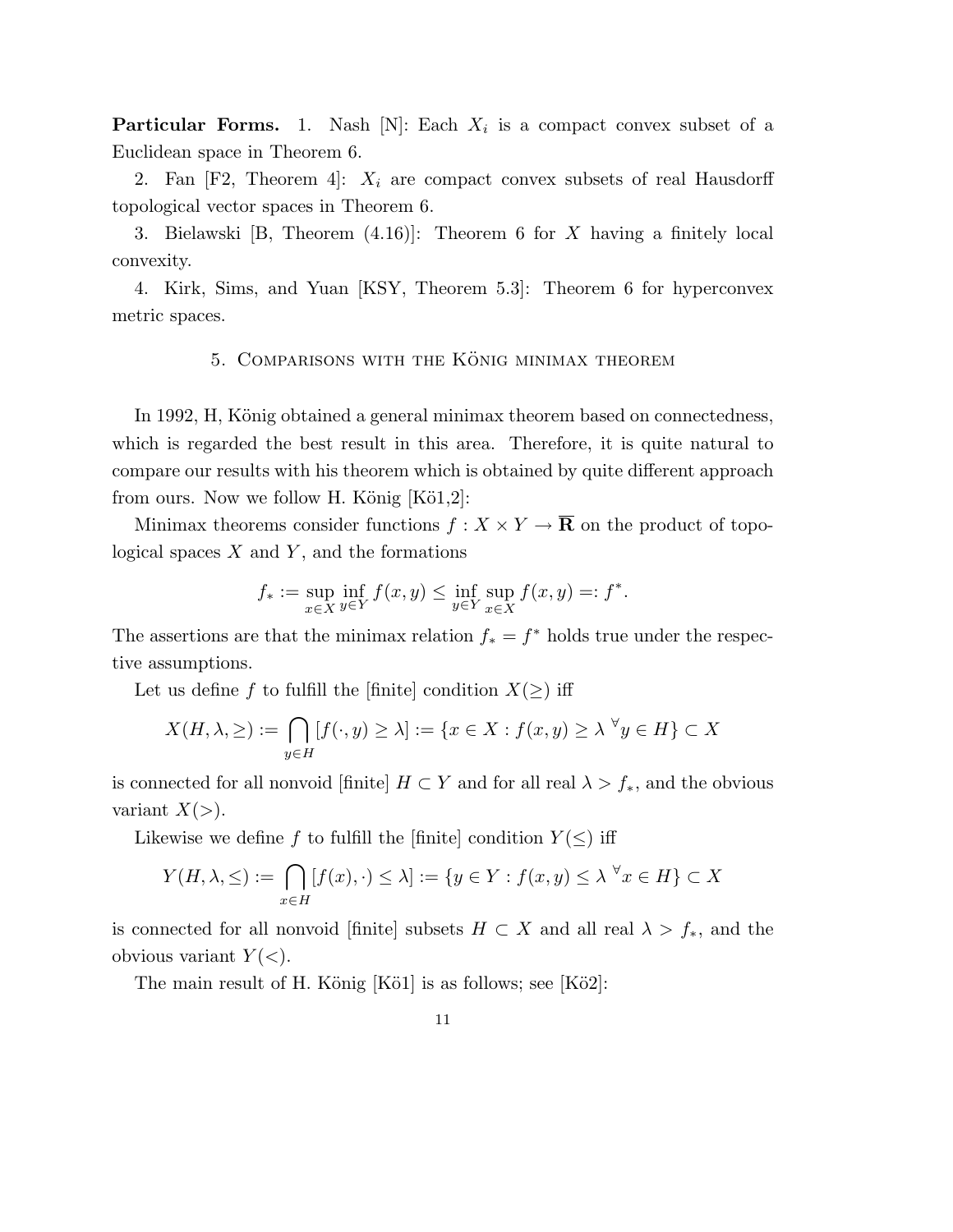**Theorem.** Let  $X$  and  $Y$  be topological spaces with  $Y$  compact and  $X$  connected, and let  $f: X \times Y \to \overline{\mathbf{R}}$  fullfill the continuity condition

(C)  $f(\cdot, y) \in USC(X) := upper semicontinuous)$   $\forall y \in Y$  and  $f(x, \cdot) \in LSC(Y) := lower\ semicontinuous)$ <sup> $\forall x \in X;$ </sup>

or the variant

(C')  $f \in LSC(X \times Y)$ .

Then  $f_* = f^*$  whenever f fulfills some combinations of one of the conditions  $X(\geq)$  and  $X(\geq)$  with one of the finite conditions  $Y(\leq)$  and  $Y(\leq)$ , provided that the combination of  $X(\gt)$  with  $Y(\lt)$  the space Y is Hausdorff.

Comparing our results with the König theorem, we observe the following:

(i) If each  $\Gamma$ - and  $\Gamma'$ -convex subset is connected, Theorem 2 follows from the König theorem [for the case  $(C)$ ,  $X(\ge)$  and  $Y(\le)$ ].

(ii) If each  $\Gamma$ - and  $\Gamma'$ -convex subset is connected, Theorem 3 without assuming the Hausdorffness of Y follows from the König theorem [for the case  $(C')$ ,  $X(>)$ and  $Y(\le)$ .

(iii) Theorem 5 is not comparable to the König theorem [for the case  $(C)$ ,  $X(\gt)$ ] and  $Y(\langle \cdot \rangle)$ . Even when each Γ- and Γ'-convex subset is connected, Theorem 5 assumes the compactness of  $(X, \Gamma)$  instead of the Hausdorffness of Y in the König theorem.

Note that a Γ-convex set is not necessarily connected and we give the following important case for the connectivity:

**Proposition.** In a G-convex space  $(X, \Gamma)$ , if  $\Gamma_{\{x\}} = \{x\}$  for each  $x \in X$ , then every  $\Gamma$ -convex set is connected.

*Proof.* Let C be a Γ-convex subset of  $(X, \Gamma)$  and choose a point  $x_0 \in C$ . For any other point  $x \in C$ , we have  $\Gamma_{\{x_0, x\}} \subset C$ . Since there exists a continuous function  $\phi_A : \Delta_1 = [0,1] \rightarrow \Gamma_{\{x_0,x\}}$  for  $A = \{x_0,x\} \in \langle X \rangle$  such that  $\phi_A(0) \subset \Gamma_{\{x_0\}} = \{x_0\}$ and  $\phi_A(1) \subset \Gamma_{\{x\}} = \{x\}.$  Therefore,  $\phi_A([0,1])$  is a connected set in C containing  $x_0$  and x. This implies the connectivity of C.

Finally, it is well-known that  $\overline{R}$  in our work can be replaced by an order complete, order dense, linearly ordered space.